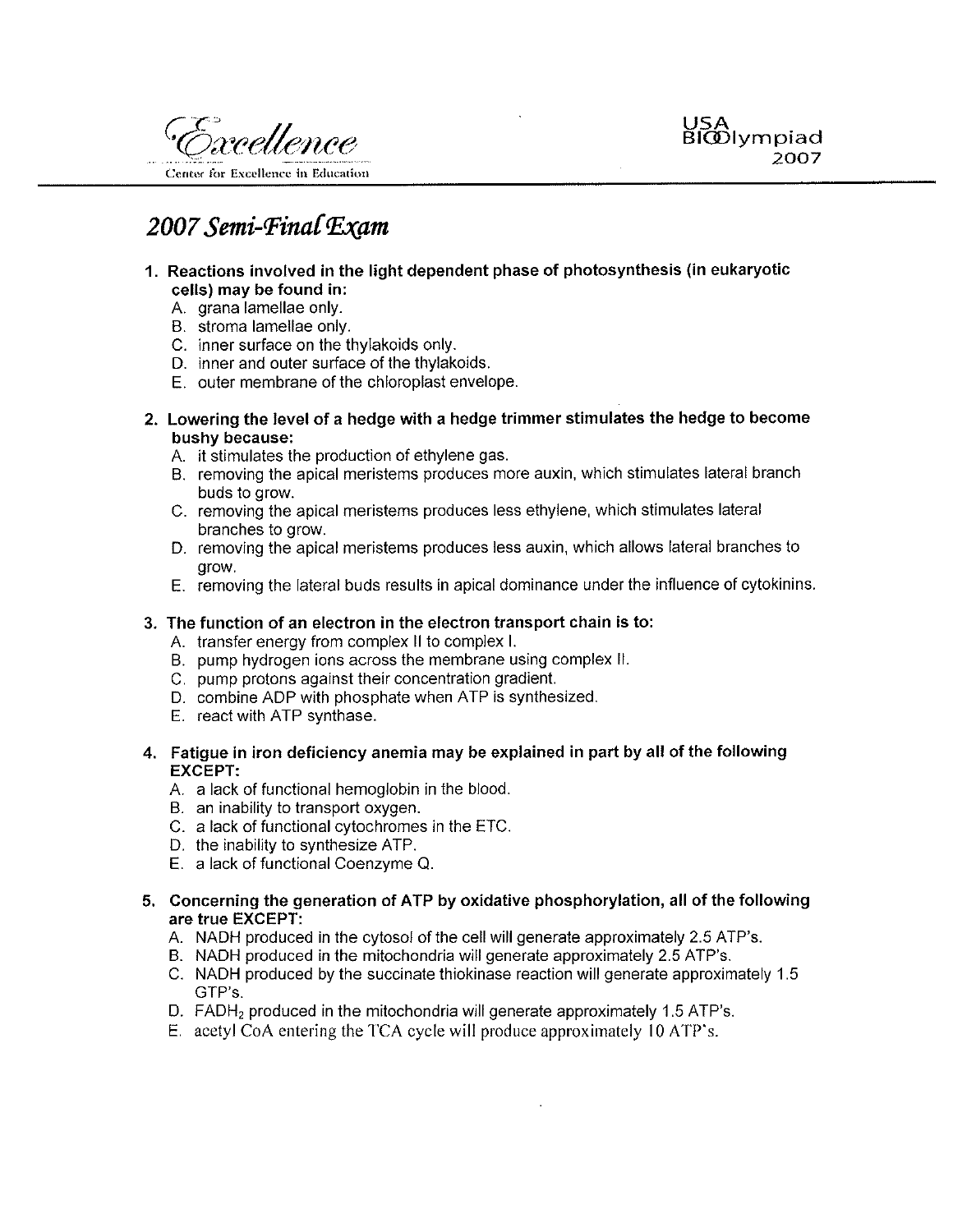- 6. The best description of the relationships between fundamental niches (FN) and realized niches (RN) of two competing species that COEXIST is:
	- A.  $FN_A = RN_A$ ;  $FN_B = RN_B$ .
	- B.  $FN_A > RN_A = FN_B > RN_B$
	- C.  $FN_A < RN_A$ ;  $FN_B < RN_B$ .
	- D.  $FN_A > RN_A$ ;  $FN_B > RN_B$ .
	- E.  $FN_B = FN_A$ ,  $RN_B = RN$ .
- 7. A baby is born with congenital lactic acidosis because she has a defective electron transport protein. This causes a decrease in the rate at which NADH and FADH can be oxidized to produce ATP using oxidative phosphorylation. You would expect all of the following EXCEPT:
	- A. the concentration of ADP in the cell would increase and activate glycolysis.
	- B. increased glycolysis would produce increased NADH and pyruvate.
	- C. the inhibition of the electron transport chain would increase the concentration of NADH.
	- D. increased concentration of NADH would increase the conversion of pyruvate to acetyl CoA.
	- E. extra NADH and pyruvate would be converted to lactate by lactate dehydrogenase.
- 8. All of the following statements concerning TPA are true EXCEPT:
	- A. TPA stands for tissue plasminogen activator.
	- B. TPA is an enzyme.
	- C. TPA converts fibrinogen to fibrin.
	- D. plasmin is a protease that digests fibrin.
	- E. plasminogen is a normal constituent of blood.
- 9. A potato tuber, although found underground, is considered to be a stem rather than a root. This determination is made, in part, because of the presence of:
	- A. lateral appendages.
	- B. a meristem.
	- C. buds.
	- D. anomalous growth.
	- E. secondary xylem.
- 10. Your patient had a heart attack and was administered a vasodilating agent in an effort to reduce her hypertension. The vasodilating agent will lower all of the following **EXCEPT:** 
	- A. rate of utilization of ATP.
	- B. mitochondrial proton gradient.
	- C. work done by the heart.
	- D. chance of cell lyses.
	- E. oxygen consumption.
- 11. What enzyme does a retrovirus primarily rely on to create a copy of its genome that is ready for integration into the host genome?
	- A. DNA gyrase
	- **B.** RNA polymerase
	- C. Reverse transcriptase
	- D. DNA polymerase
	- E. DNA helicase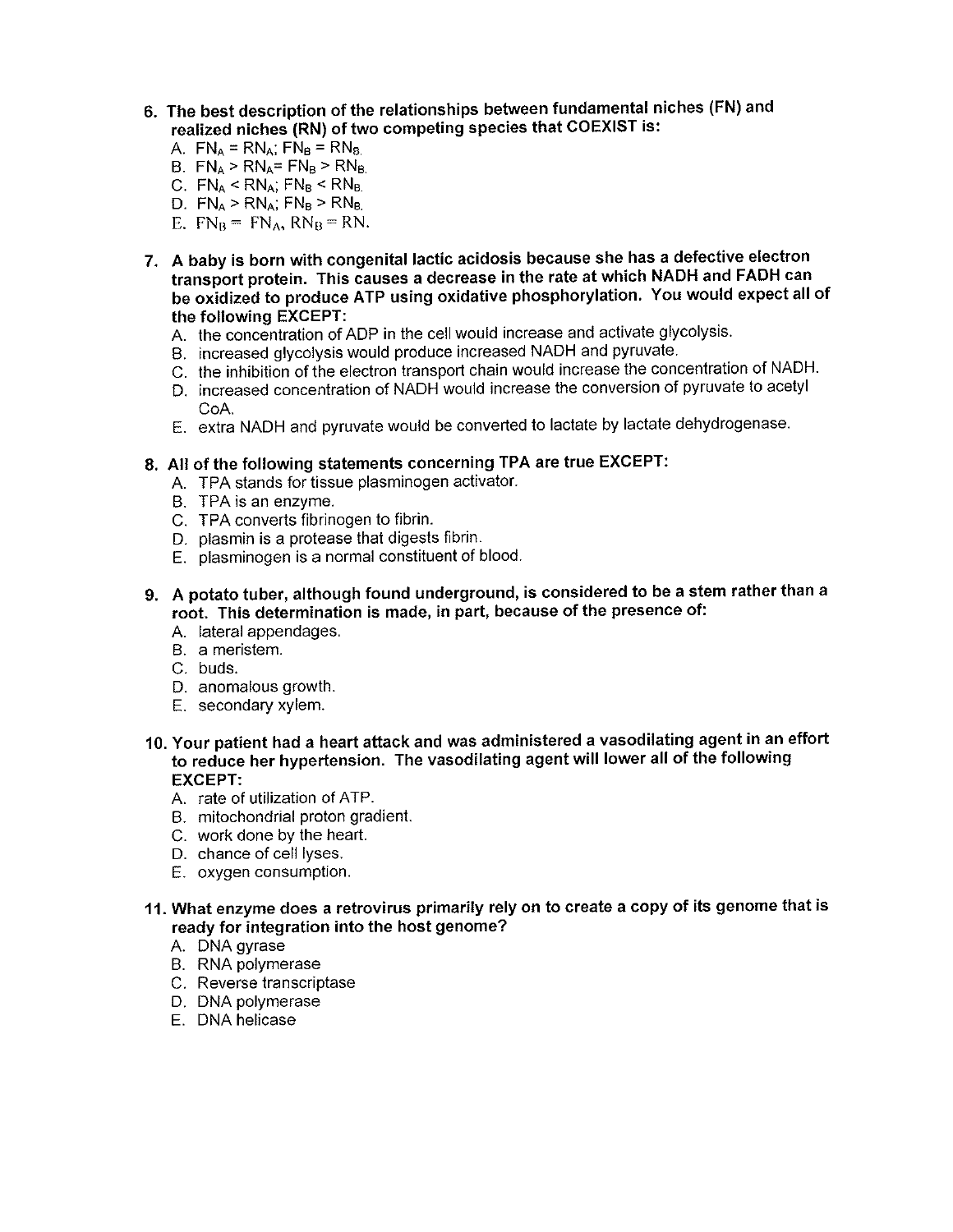- 12. Integral transmembrane proteins are proteins embedded in the cell membrane. Which of the following amino acids would you MOST expect to find in the transmembrane region of such proteins?
	- A. Tryptophan
	- **B.** Lysine
	- C. Arginine
	- D. Serine
	- F. Glutamate

### 13. The fluidity of a lipid bilayer is enhanced with:

- A. decreased temperature.
- B. increased unsaturation in fatty acid tails.
- C. increased unsaturation in polar head groups.
- D. increased saturation in fatty acid tails.
- E. increased fatty acid chain length.

### 14. The function of a hypothetical protein PRO is lost in many types of cancer. Wild-type PRO is MOST likely a:

- A. proto-oncogene.
- B. tumor suppressor.
- C. positive regulator of cell cycle progression.
- D. gene required for DNA replication.
- E. gene required for translation.
- 15. Sodium or chloride ions are placed in a Petri dish with adult C. elegans hermaphrodites. Shortly thereafter an aversive stimulus such as garlic is placed in the Petri dish. Subsequently, when tested in a chemotaxis assay, these animals avoided the ion that had been paired with garlic. This is an example of:
	- A habituation.
	- B. imprinting.
	- C. associative learning.
	- D. spatial learning.
	- E. pheromone communication.

# 16. The major functional difference between agarose and polyacrylamide gels is the:

- A. higher pH at which the polyacrylamide gels must be run.
- B. higher temperatures at which the agarose gels can be run.
- C. fact that agarose gels run horizontally.
- D. higher resolution that can be achieved with the polyacrylamide gel.
- E. higher resolution that can be achieved with the agarose gel.

#### 17. Damage to the enteric nervous system has inhibited small intestine motility. This would, in turn, inhibit:

- A. intercellular communications.
- B. protein digestion to polypeptides.
- C. water reabsorption.
- D. parasympathetic motor input.
- $\mathsf{F}$  chime interaction with villi.

#### 18. The first type of cell to recognize donor tissue as none-self is:

- A. dendritic.
- B. cytotoxic T.
- $C. B.$
- D. helper T.
- E. natural killer.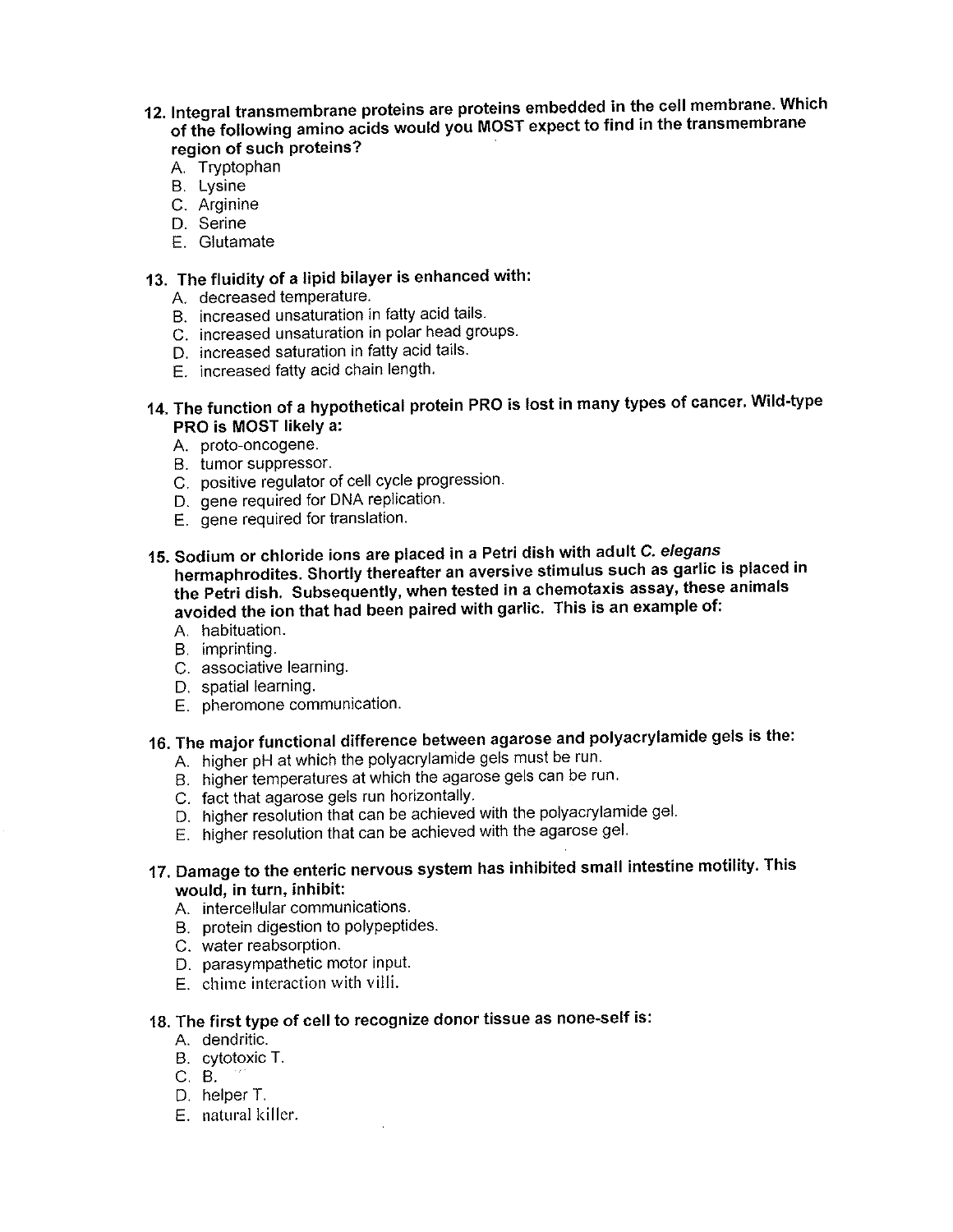- 19. If the glomerular hydrostatic pressure ( $P_{\text{GC}}$ ) is  $\approx$ 45 mmHg and the pressure in Bowman's capsule (P<sub>BC</sub>) is  $\approx$ 10 mmHg, what is the net filtrative force of the fluid in the glomerular capillaries?
	- A. 55 mm Hg
	- B. 450 mm Hg
	- C. 35 mm Hg
	- D. 550 mm Hq
	- E. cannot be calculated as it is dependent on other factors not stated

#### 20. Hyperventilation results in all of the following EXCEPT:

- $A<sub>1</sub>$  a reduction of the  $CO<sub>2</sub>$  concentration in the blood.
- B. vasoconstriction.
- C. an increase in blood pH.
- D. alkalinization of serum proteins which decreases their calcium affinity.
- E. all of the above are appropriate statements.

#### 21. The influence of the Casparian strip in a plant root will:

- A. protect the vascular core from pathogens.
- B. induce an apoplastic transport of nutrients.
- C. induce a symplastic transport of nutrients.
- D. provide nutrients to the seedling.
- E. reduce the rate of transpiration.
- 22. Interleukin-2 is inactivated by an antibody. This inactivation would inhibit which immune system component?
	- A. Complement activation
	- B. Antigen presentation
	- C. T-cell activation
	- D. Immunoglobulin E activation
	- E. Apoptosis by natural killer cells
- 23. Some fishes retain urea, usually considered to be a toxic chemical, in their blood. The adaptive role of this seemingly unusual retention may be:
	- A. it helps counteract ammonia, which is more lethal than urea.
	- B. to aid certain fish to better adapt to changing environmental salinity.
	- C. it provides additional available nitrogen for protein metabolism.
	- D. it helps to keep other predators from attacking them.
	- E. to create a negative buoyancy through interaction with blood albumin.
- 24. Within the Protista, which of the following groups would contain an organism having these characteristics; unicellular, eukaryotic, dikaryotic and heterokaryotic, transverse binary fission, conjugation.
	- A. Apicomplexa
	- B. Ciliophora
	- C. Dinoflagellata
	- D. Euglenozoa
	- E. Myxogastrida
- 25. Type O blood is known as the universal donor because its erythrocytes lack both antigens A and B and will not be agglutinated by any type of plasma into which they are introduced. Therefore, it is acceptable to say that:
	- A. type O plasma contains anti-A and anti-B agglutinins.
	- B. type O red blood cells contain isoagglutinogen A and isoagglutinogen B.
	- C. individuals with type O blood can be transfused with blood that is genotypically  $1^{A}1^{B}$ .
	- D. there is a genetic advantage to having type O blood.
	- E. type O blood is determined by the presence of three alleles.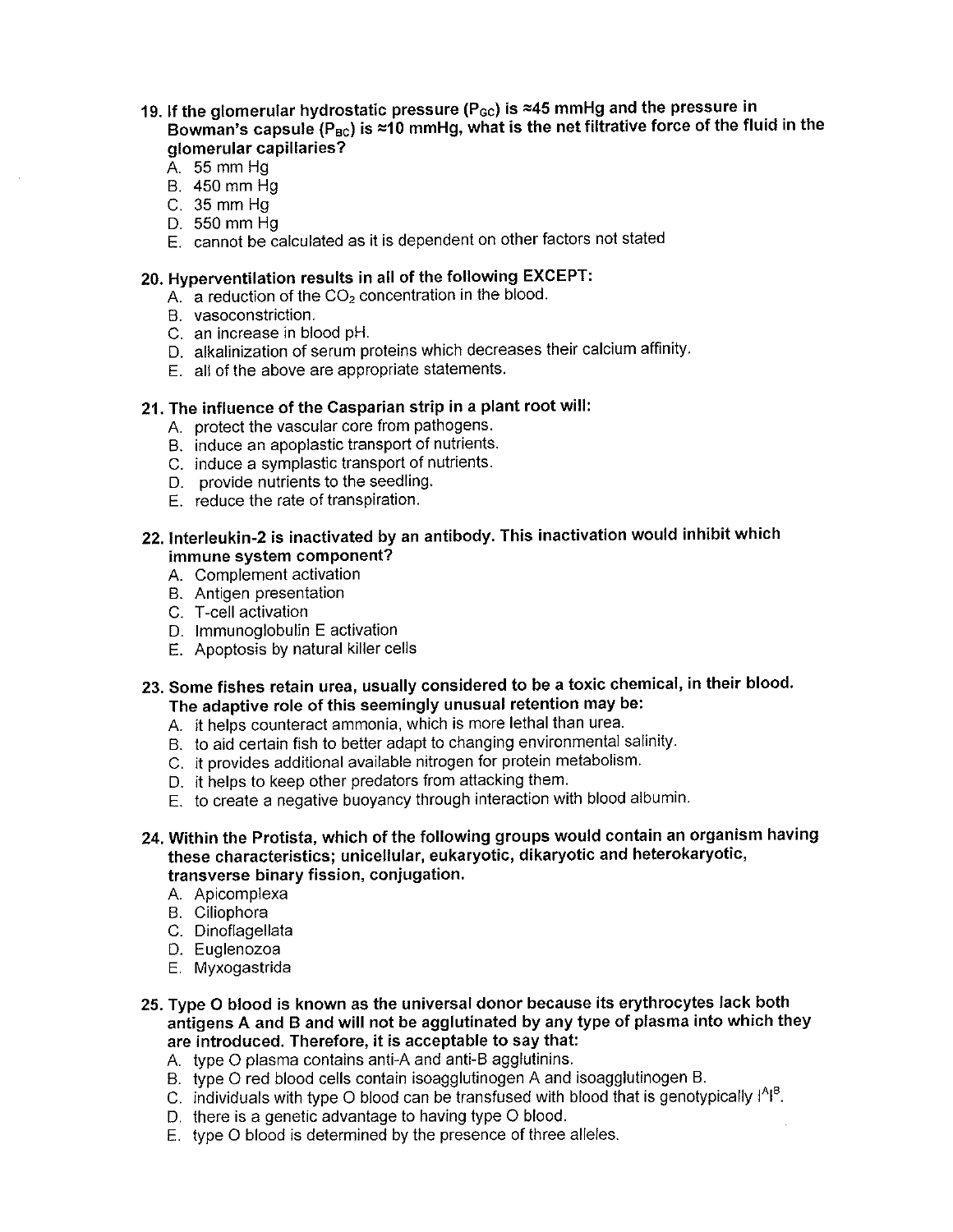#### 26. The concept of Minimum Viable Population size (MVP) refers to:

- A. populations that are so small that they are about to go extinct.
- B. the smallest possible size at which a population can exist without facing extinction.
- C. the smallest population that can safely be harvested.
- D. the population size at which harvesting yield is maximal.
- E. the population size that can be sustained at an equilibrium level in a particular environment.
- 27. Suppose a cell is subjected to Aspirin, T4 or some other chemical uncoupler of oxidative phosphorylation. One would expect an increase in the rate of all of the following EXCEPT:
	- A. ATP synthesis.
	- B. proton pumping by the electron transport chain.
	- C. heat generation by the mitochondria.
	- D. oxygen utilization by the cell.
	- E. NADH oxidation by NADH dehydrogenase.
- 28. The expansion of plant cells occurs differently from that of animal cells. The primary reason for this difference is associated with:
	- A. the presence of a central vacuole in a plant cell.
	- B. the presence of a cell wall in plant cells.
	- C. a difference in protein synthesis in plant cells.
	- D. the absence of golgi apparati in plant cells.
	- E. a difference in microtubular organization in plant cells.
- 29. Drosophila flies homozygous for the mutant allele Eye have eyes much smaller than normal. A new mutation X is found that gives flies that are double mutant for Eye and X nearly normal eyes. The X mutation is:
	- A. an enhancer of Eye.
	- B. a suppressor of Eye.
	- C. epistatic to Eye.
	- D. a new allele of Eye.
	- E. in a linkage group with Eye.
- 30. Assume that a person is injected with an antibody that binds to and deactivates interleukin-2. Which of the following immune system components would be affected?
	- A. antigen presentation
	- B. complement system
	- C. cytotoxic T-lymphocytes
	- D. natural killer cells
	- E. cytokine release

#### 31. Which of the following statements about restriction enzymes is INCORRECT?

- A. If DNA from an organism is cut with one restriction enzyme, one of the DNA fragments produced can be ligated into a plasmid that has been cut with the same enzyme.
- B. After DNA has been digested with a restriction enzyme, the DNA fragments produced may have regions of single stranded DNA at their ends.
- C. Restriction enzymes are only used to insert fragments into plasmids for genetic engineering.
- D. A restriction site is a short sequence of DNA that can be cleaved within the sequence leaving sticky or blunt ends.
- E. Restriction enzymes that recognize four base pair long sequences cut more frequently than those that recognize six base pair long sequences.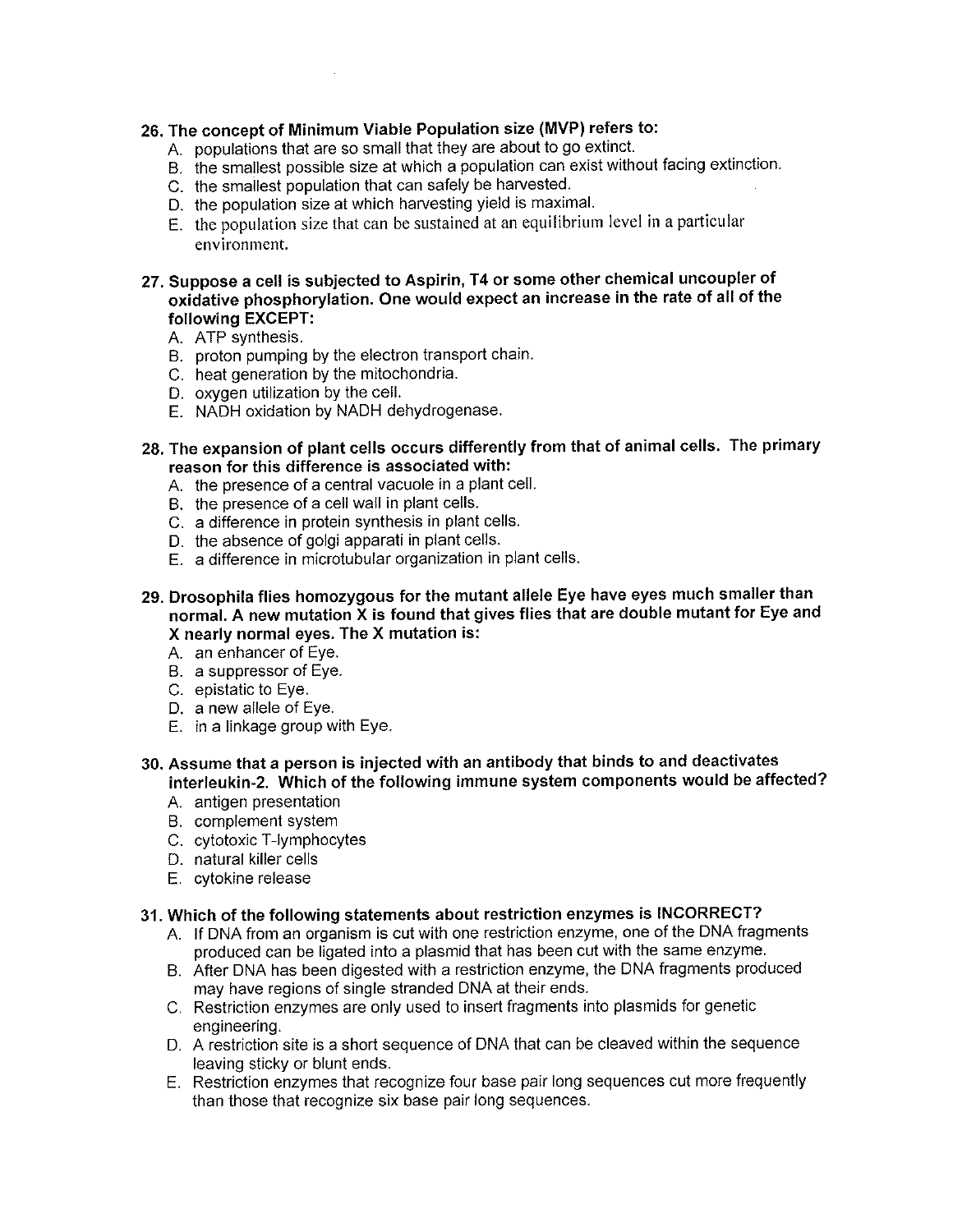- 32. A man afflicted with a genetic disorder marries a phenotypically normal woman who later bears by him four normal sons and four afflicted daughters. These results suggest that the disease is inherited as a (an) :
	- A. autosomal dominant.
	- B. X-linked dominant.
	- C. X-linked recessive.
	- D. autosomal recessive.
	- E. Y-linked dominant.
- 33. The outcome of the Lotka-Volterra competition model depends, in part, on  $\alpha$  and  $\beta$ , the competition coefficients. These parameters quantify:
	- A. when co-existence or exclusion will occur.
	- B. the extent of resource limitation on species 1 and species 2.
	- C. the population size of one species expressed in terms of its competitor 'equivalents'.
	- D. the competitive effects that species 2 has on species 1, and vice versa.
	- E. carrying capacities of both competing species.

## 34. Which of the following comments about dominance hierarchies is NOT CORRECT?

- A. They establish stability within the social group
- B. Dominance hierarchies often regulate population size
- C. In all social species, females have a lower social status than males
- D. The dominant animal tends to breed more often
- E. The dominant animal tends to gain greater resources

## 35. Cladistics is preferred over phenetics because cladistics focuses on:

- A. phenotypic similarity.
- B. behavior.
- C. common ancestry.
- D. taxonomy.
- E. analogous structures.

Turn page for Part B. Continue marking on Scantron© answer sheet.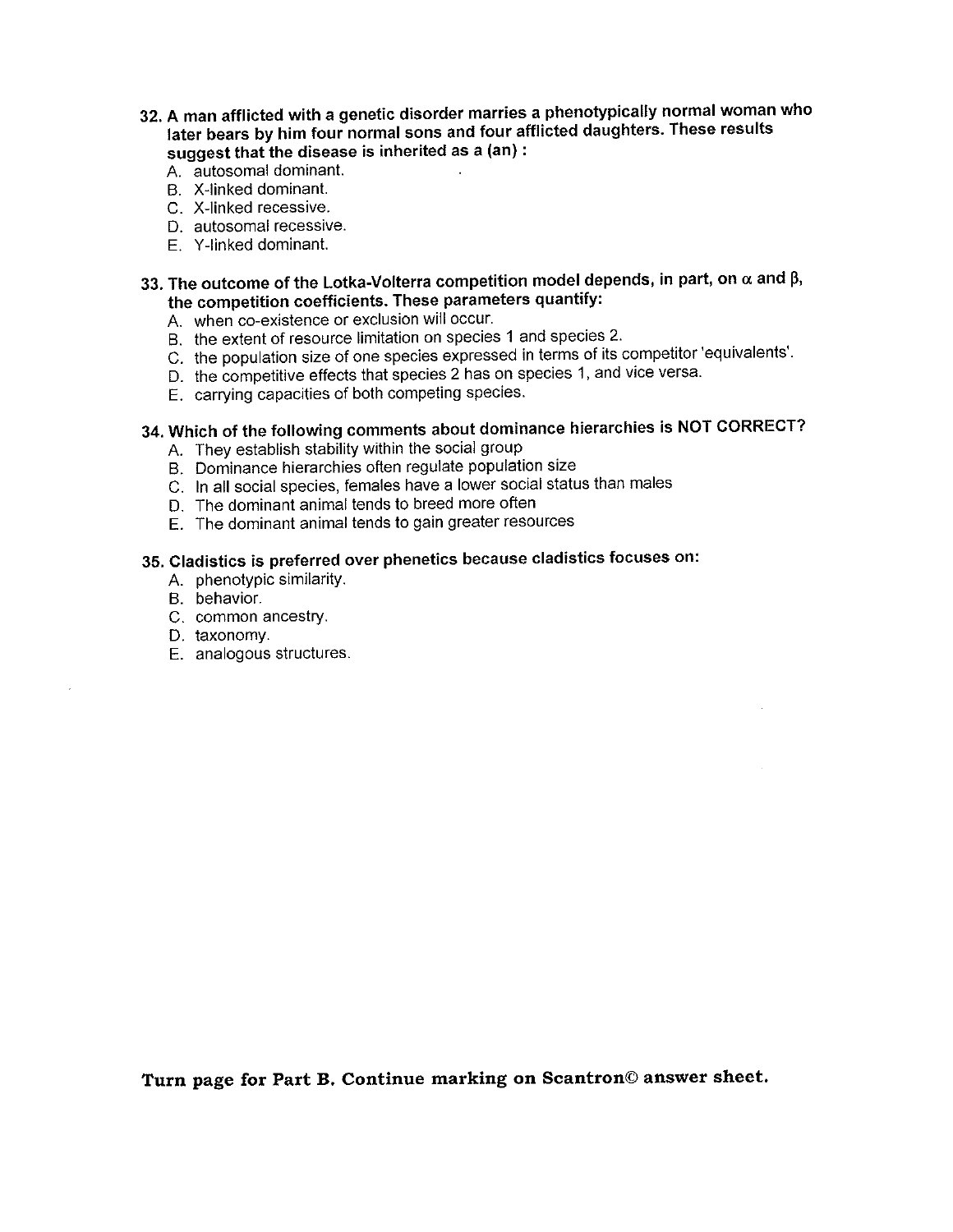ID number

2007 SEMIFINAL EXAM - PART B

Questions 36-42. The following characteristics correspond to different levels of protein structure indicated below by letters A - D. For each characteristic mark a level MOST OFTEN associated with the characteristic. A level can be used more than once. (3 points, each ans, 0.5 points)

- A. Primary
- **B.** Secondary
- C. Tertiarv
- D. Quaternary
- 36. Beta pleated sheets
- 37. Hydrogen bonds between R groups (amino acid side chains)
- 38. Hydrogen bonds between repeated constituents of the polypeptide backbone
- 39. Disulfide bridges
- 40. Amino acid sequence
- 41. Multiple associated polypeptide chains
- 42. Van der Waals forces between non-polar R groups

Use the following answers for questions 43 through 47. A choice is used only once.

- A. neurons
- B. liver cells
- C. cardiac myocytes
- D. neutrophils
- E. striated muscle cells

In terms of interaction between function and structure, in which cells would you expect the greatest number/amount of: (5 points, 1 pt. each)

- 43. rough endoplasmic reticulum?
- 44. peroxisomes?
- 45. gap junctions?
- 46. lysosomes?
- 47. mitochondria?

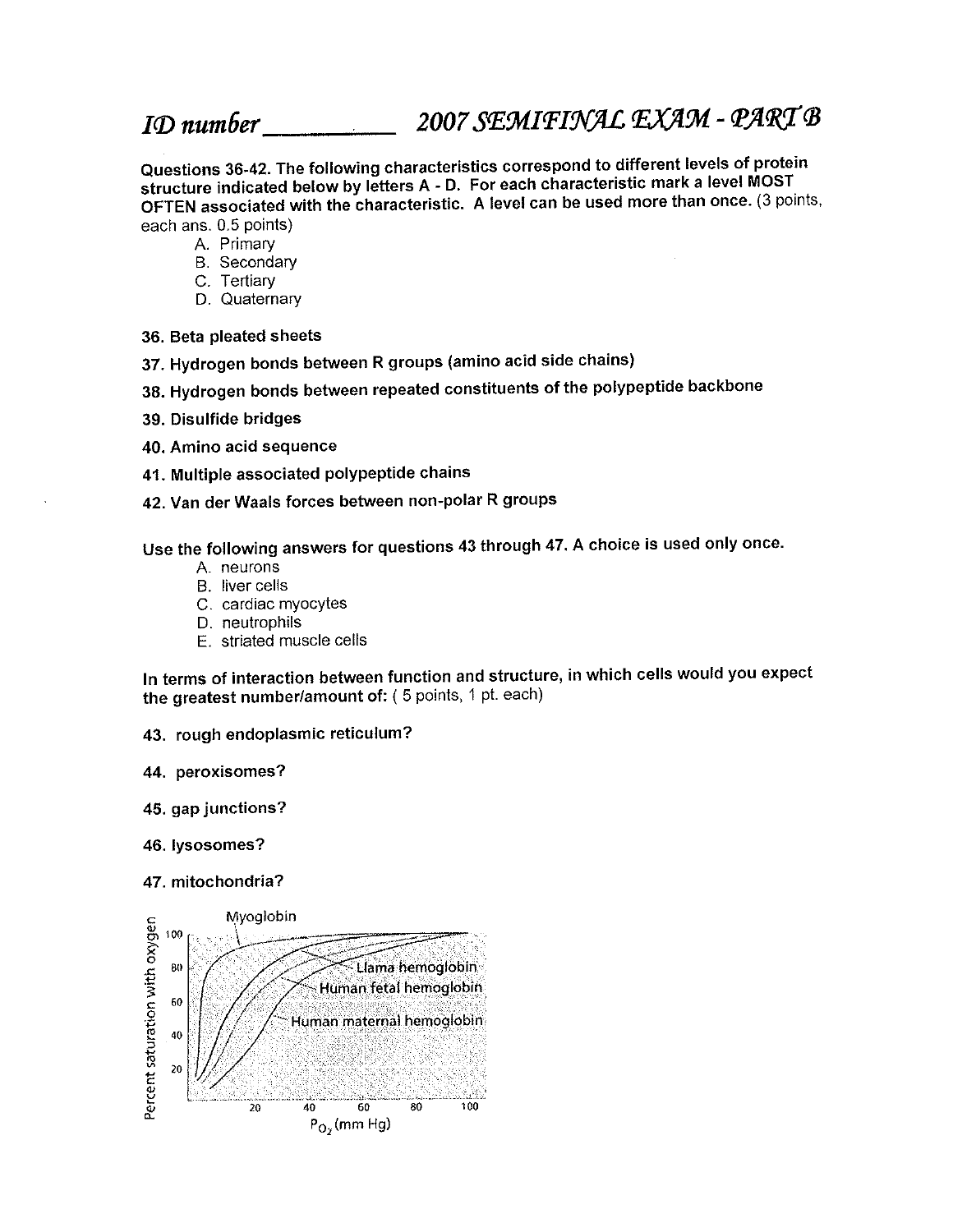- 48. In reference to what you know about oxygen and the above graph, which of the following statements is INCORRECT: (2 points)
	- A. The hemoglobin of Ilamas has a higher affinity for oxygen at lower oxygen levels than does the hemoglobin of a mammal dwelling exclusively at sea level
	- B. The partial pressure of oxygen is higher at lower altitudes and lower at higher altitudes
	- C. At a partial pressure of 20 mmHg, Ilama hemoglobin saturation exceeds human fetal hemoglobin saturation
	- D. The maternal hemoglobin has a higher affinity for oxygen than fetal hemoglobin resulting in release of maternal oxygen to fetal hemoglobin
	- E. Human maternal hemoglobin will release oxygen to the muscular myoglobin prior to releasing oxygen to human fetal hemoglobin
- 49. Which of the following describes the effect of light on rod and bipolar cells in the human eye: (2 points)
	- A. conformational change in rhodopsin activates transducin, sodium (Na<sup>+</sup>) channels open; glutamate is released
	- B. conformational change in rhodopsin activates transducin, sodium (Na<sup>+</sup>) channels close; no glutamate is released
	- C. conformational change in rhodopsin activates transducin, sodium (Na<sup>+</sup>) channels close; alutamate is released
	- D. conformational change in transducin activates rhodopsin, sodium (Na<sup>+</sup>) channels open; glutamate is released
	- E. conformational change in transducin activates rhodopsin, sodium (Na<sup>+</sup>) channels close; no alutamate is released
- 50. You are a technician studying inheritance patterns in Alligators. Some of your alligators have angry dispositions while some are friendly. You determine that the attitude trait is encoded by a single locus.

You cross a true-breeding friendly male alligator by a true-breeding angry female alligator and notice that all of the off-spring (male or female) are angry. (2 points)

Choose all POSSIBLE modes of inheritance of angry dispositions in your alligators.

- I. Autosomal dominant II. Autosomal recessive
- III. Sex-linked dominant
- IV.Sex-linked recessive
- A. I only.
- B. III only,
- C. II only
- D. I and II only
- $E.$  I and III only

Patrick Wells and Alan Pinder conducted experiments to explore how gas exchange occurs in Atlantic salmon at various stages of their life. They found that the percentage of oxygen uptake by the gills increases as the organism grows. They summarized their data in graphic form as shown below.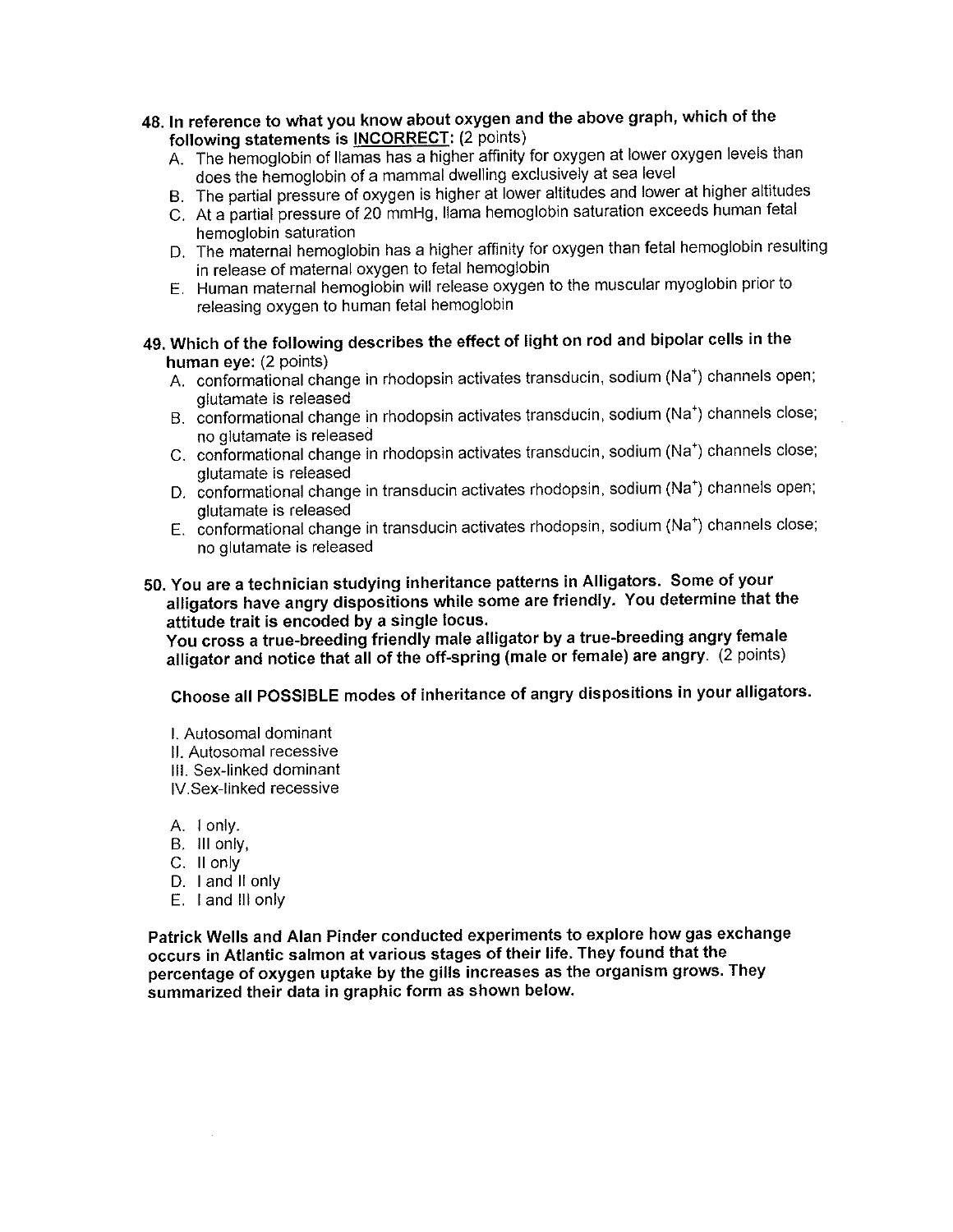(c) Breathing changes from skin to gills as larvae grow.



### 51. Which of the following could explain this result? (2 points)

- A. As an individual grows, the skin surface area decreases in relation to its volume (the surface-to-volume ratio drops). In order to avoid suffocation, gills must take over the bulk of the gas exchange activity
- B. The gills provide a much lower surface-to-volume ratio, so that gas transfer becomes more efficient as the organisms gets larger
- C. As an individual grows, the skin surface area increases in relation to its volume (the surface-to-volume ratio increases). In order to avoid suffocation, gills must take over the bulk of the gas exchange activity
- D. The surface area of skin is much larger than the surface area of the gills
- E. Gills are not developed until adulthood

# 52. Which of the following characteristics are advantageous to a virus? (2 points)

- Long incubation period  $\mathbf{L}$
- $\Pi$ . Air transmission
- Extremely efficient lytic cycle Ш.
- Inaccurate genomic replication  $W_{\cdot}$
- A. Il only
- B. I. II, and III only
- C. I and III only
- D. I. II. and IV only
- $E.$  I, II, III and IV

#### because it \_\_\_\_\_\_ the pair of 53. Photosystem II of photosynthesis is called \_\_\_\_\_ electrons to the original chlorophyll molecule. (2 points)

- A. non-cyclic, returns
- B. non-cyclic, does not return
- C. cyclic, returns
- D. cyclic, does not return

The following figure refers to questions 54 - 57. You lyse a sample of cauliflower cells and extract the cytoplasmic contents. You spin the lysed cells at low speed for 30 minutes and are left with the tube shown below. (6 points)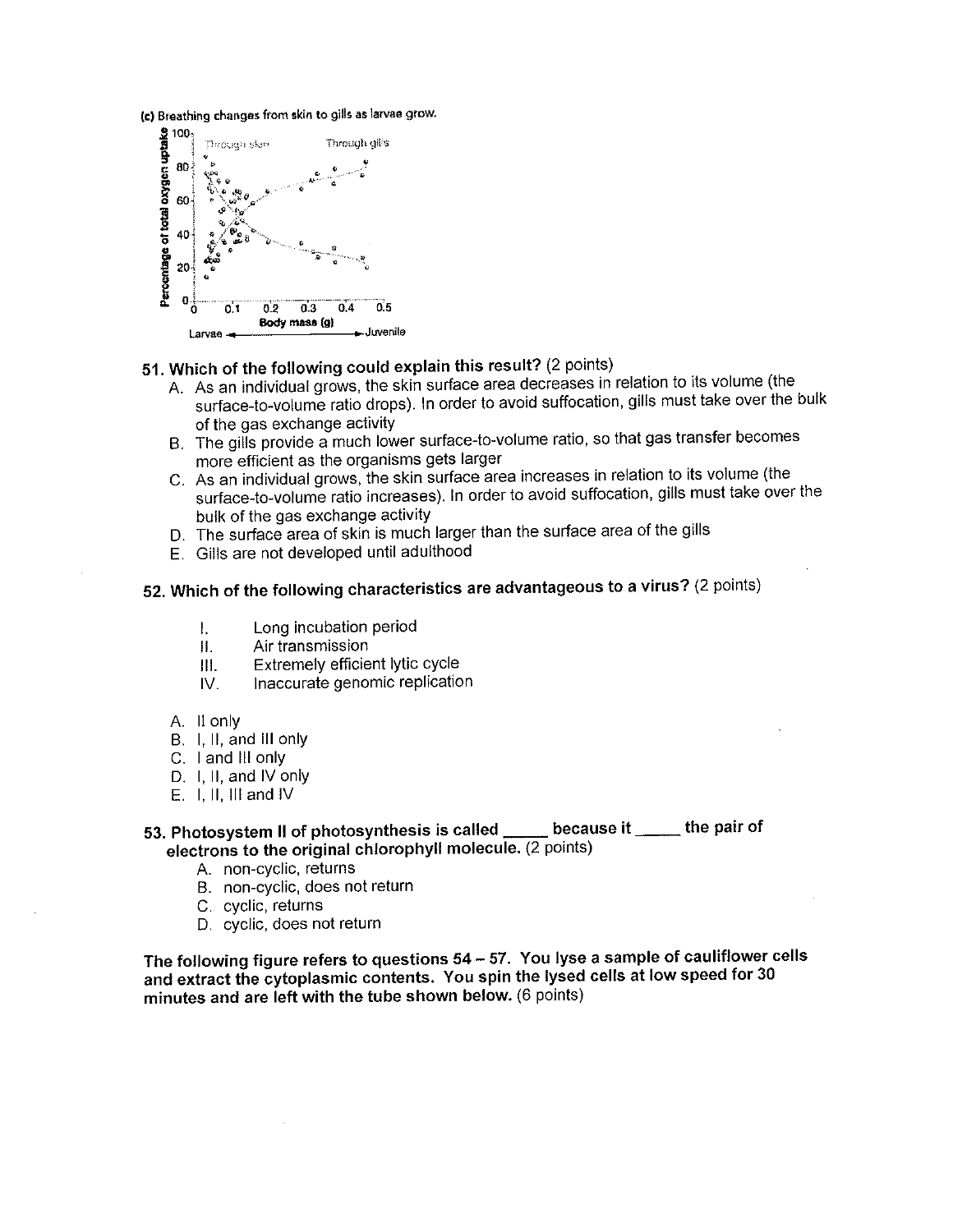

### 54. List two features of subcellular particles that contribute to their rate of separation in a centrifugal force. (2 points)

- A. Size and polarity
- B. Shape and polarity
- C. Size and shape
- D. Shape and charge
- E. Polarity and charge

#### 55. Fraction D is known as the: (1 point)

- A. Supernatant
- **B.** Pellet
- C. Matrix
- D. Solvent
- F. Solute

### 56. Name two cellular structures or organelles most probably found in fraction D. (2 points)

- A. cell wall and nucleus
- B. cell wall and chloroplasts
- C. nucleus and mitochondria
- D. mitochondria and chloroplasts
- E. golgi apparatus and endoplasmic reticulum
- 57. Which of the following would most likely purify the subcellular components found in fraction B? (1 point)
	- A. Resuspend the pellet and centrifuge at a lower speed than previously performed
	- B. Resuspend the pellet and centrifuge at a higher speed than previously performed
	- C. Remove the supernatant and centrifuge at a lower speed than previously performed
	- D. Remove the supernatant and centrifuge at a higher speed than previously performed

You identify a mutant form of protein transferrin. You purify both mutant and wild-type transferrin from two separate cloned bacterial cell lines. You run two SDS PAGE gels with samples of identical concentration and develop one with Cerulean Safe Blue. With a second gel, you follow a western blot and development procedure using an antibody to transferrin conjugated to horseradish peroxidase (HRP). (Use the following figure in answering questions  $58 - 62$ . (8 points)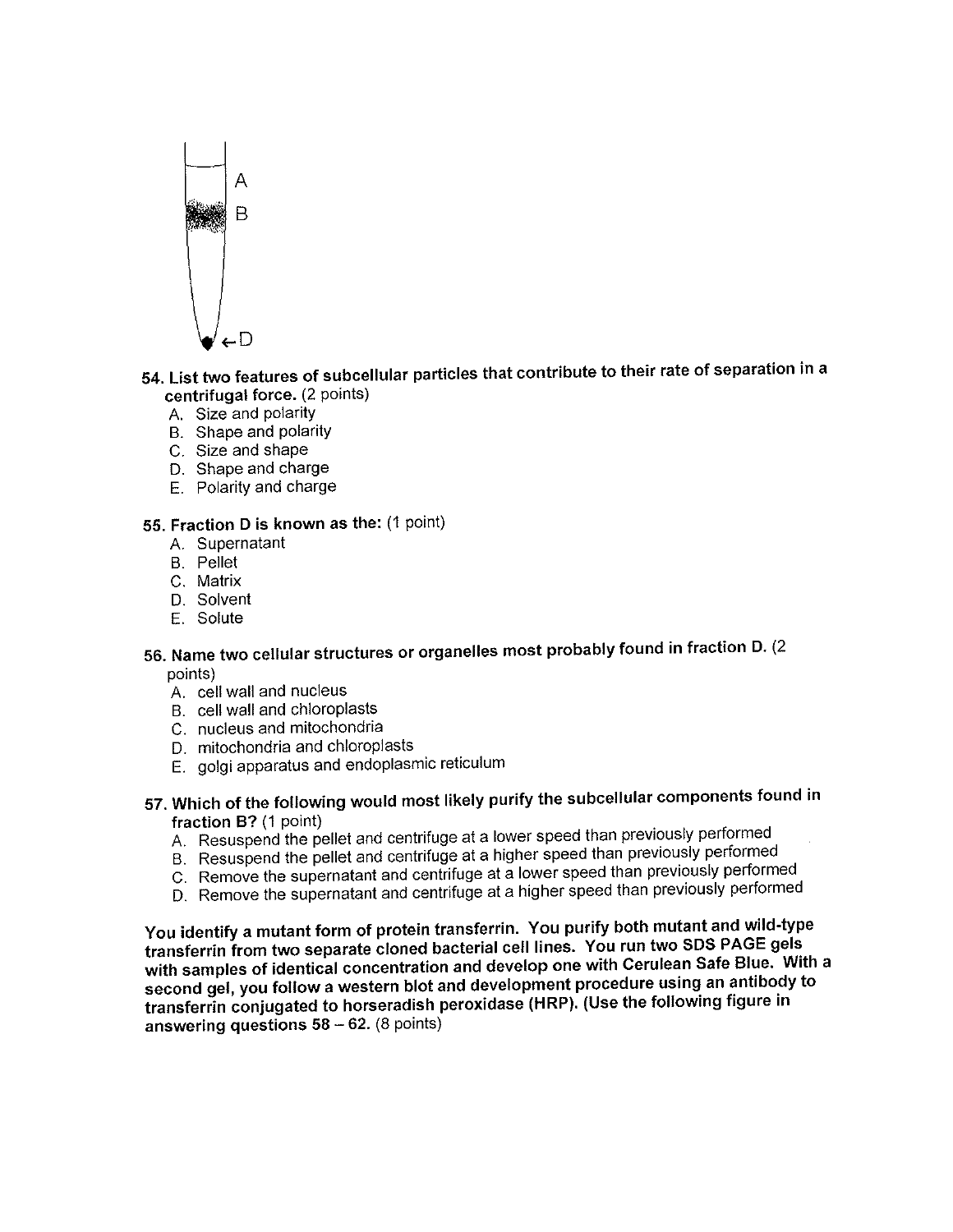

### 58. Mutant transferrin is \_\_\_\_\_\_ than wild-type transferrin. (1 points)

- A. longer
- B. shorter

### 59. What is the approximate molecular weight of mutant transferrin? (2 points)

- A. About 180 KDa
- B. About 130 KDa
- C. About 300 KDa
- D. About 90 KDa
- E. Impossible to determine from the information provided.

### 60. The sample in lane 4 is called a \_\_\_\_\_ marker. (1 point)

- A reference
- **B.** dispersion
- C. molecular weight
- D. polarity
- E. bonding

#### 61. Which of the following most likely explains why the transferrin band in lane 2 is darker than the band in lane 3? (2 points)

- A. The mutant band in lane 3 is not transferrin
- B. HRP binds more efficiently to wild-type transferrin than to mutant transferrin
- C. The epitope of mutant transferrin, to which the primary antibody binds, is similar but not identical to that of the wild type transferrin
- D. You added too much primary antibody in lane 2
- E. There is less mutant transferrin than wild-type transferrin
- 62. Suppose you develop your western blot and see purple coloring covering the entirety of the nitrocellulose. Which step in the western blotting procedure probably was forgotten? What is your reasoning? (2 points)
	- A. Improper buffer use caused a secondary reaction that colored the nitrocellulose
	- B. None Contamination by a purple-colored compound occurred during separation with SDS-PAGE
	- C. Milk proteins were not added thus no protective coating formed over the nitrocellulose
	- D. Primary antibodies were not added thus the specific protein was not bound
	- E. Secondary antibody-enzyme conjugate not added thus the primary antibody is not recognized

Questions 63 - 67 refer to an investigation of the action of a mutant of an enzyme called Redsoxase. (7 points)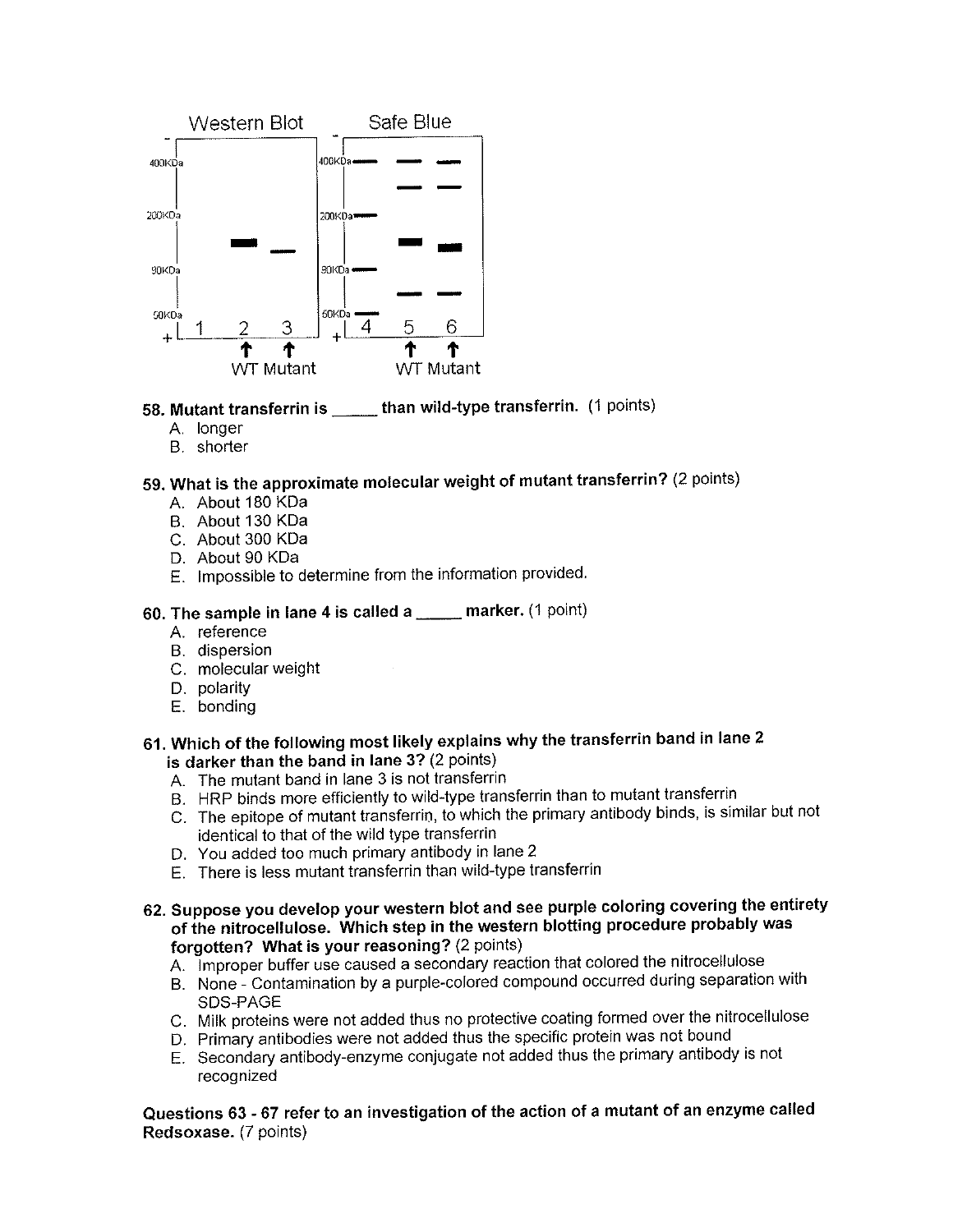Redsoxase catalyzes the reaction  $Wl_2N_2 \longrightarrow L(OSS)_3$ . The reaction progress can be measured by the loss of red color.

- 63. If the reaction is progressing forward, over time, you would expect your optical density (OD) readings to: (1 point)
	- A. increase
	- B decrease.
- 64. You have a mutant of Redsoxase that does not bind substrate as well as the wild type. Which of the following do you expect to change? (1 point)
	- A. V<sub>max</sub>
	- $B. K_m$
	- $C.$   $k_{cat}$
	- D. Both A and C
	- E. All of the above
- 65. You have an additional mutant which does not convert WI<sub>2</sub>N<sub>2</sub> to L(OSS)<sub>3</sub> as efficiently. Which of the following do you expect to change? (1 point)
	- A. V<sub>max</sub>
	- $B. K_m$
	- $C$   $K_{cat}$
	- D. Both A and C
	- F. All of the above
- 66. You calculate the  $V_{max}$  and  $K_m$  for a 0.5 M Redsoxase at 37°C, in 10 mM NaCl, pH 8.5 using a Michaelis-Menten plot. You want to use these constants for comparison in future experiments. Which of the following parameters does NOT need to be kept constant in your new experiments for your comparisons to remain valid? (2 points)
	- A. Constant pH (pH 8.5)
	- B. Constant concentration of substrate (10% solution)
	- C. Constant temperature of 37°C
	- D. Constant salt (10 mM NaCl)
	- E. Constant concentration of 0.5 M Redsoxase
- 67. Using the Lineweaver--Burke plot below, calculate K<sub>m</sub>, V<sub>max</sub> for Redsoxase under these conditions. (2 points)

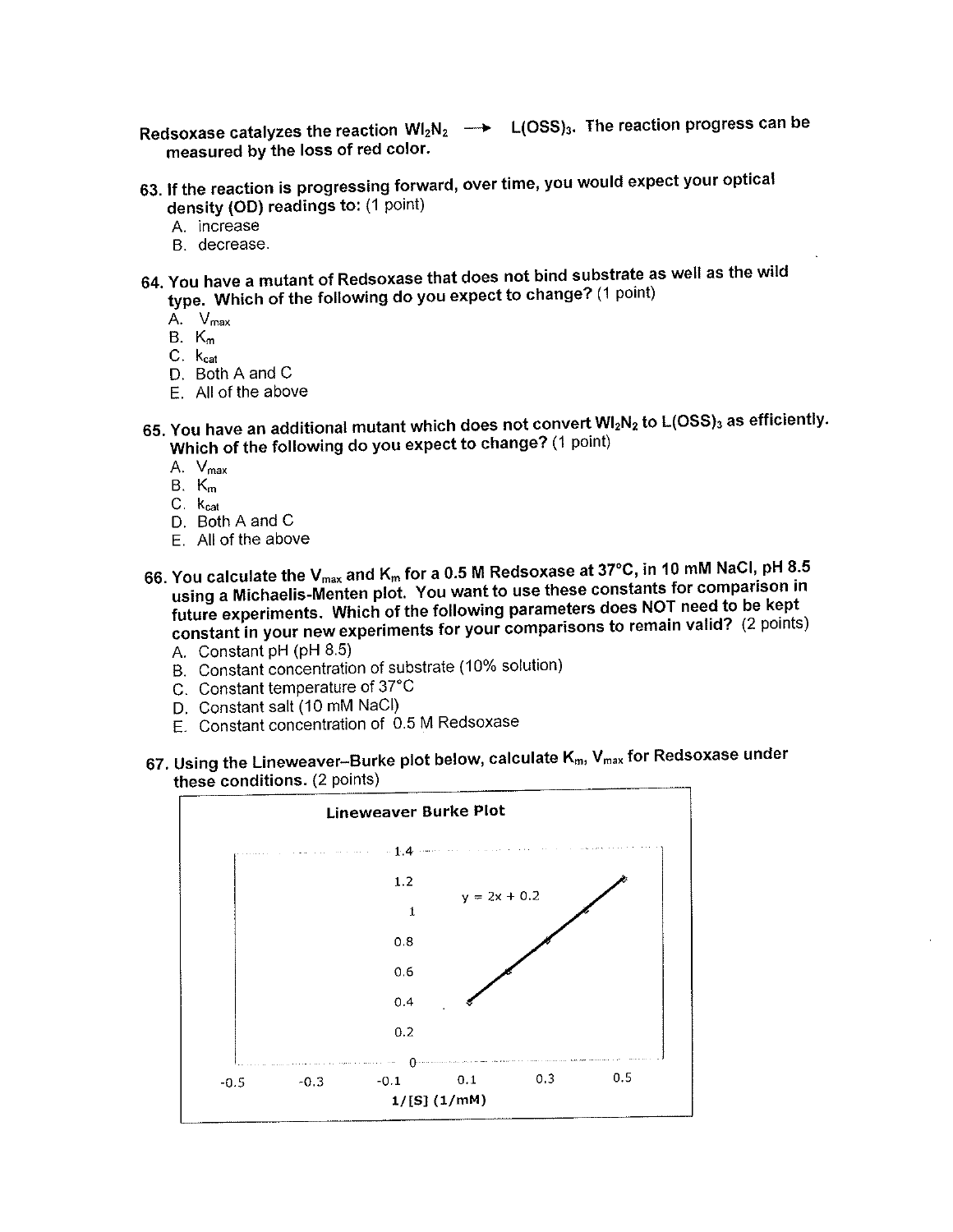- A.  $K_m = 5$  mM/s,  $V_{max} = 10$  mM
- B.  $K_m = 10$  mM/s,  $V_{max} = 5$  mM
- C.  $K_m = 10$  mM,  $V_{max} = 5$  mM/s
- D.  $K_m = 1$  mM,  $V_{max} = 0.5$  mM/s
- E.  $K_m = 0.5$  mM,  $V_{max} = 1$  mM/s

## 68. In Photosynthesis, ATP is generated in the \_\_\_\_\_ reactions as a direct product of the

- $(2 points)$
- A. light, electron transport chain
- B. dark, electron transport chain
- C. light, formation of an electrochemical gradient
- D. dark, formation of an electrochemical gradient

### 69. Infanticide is usually encountered in species with what mating structure? (2 points)

- A. Monogamy
- B. Polyandry
- C. Polygyny
- D. Asexual reproduction
- E. Promiscuity/Panmixia

#### 70. Which of the following is NOT a part of the nitrogen cycle? (2 points)

- A. Ammonification as decomposers turn organic nitrogen to NH<sub>4</sub><sup>1</sup>
- B. Nitrifying bacteria turn NH4<sup>+</sup> into NO<sub>2</sub>
- C. Soil bacteria convert N<sub>2</sub> into ammonia
- D. Animals convert NH4<sup>+</sup> into amino acids
- E. Nitrifying bacteria turn  $NO<sub>2</sub>$  into  $NO<sub>3</sub>$

Questions 71 - 73. The human brain has many activities that it is responsible for and is divided into many component parts. Below (left) are three parts of the brain and a list of possible functions (right). Match the part on the left with the function on the right, indicating the letter of the appropriate match on your answer sheet. (3 points)

- A. This is the largest part of the human brain, and the part 71. The Cerebral Cortex responsible for intelligence and creativity, and also involved in memory. The 'gray matter' of this part is the center that receives information from the thalamus and all the other lower centers in the brain.
- B. This section of the brain functions primarily as a relay station 72. The hypothalamus for the crossing of motor tracts between the spinal cord and the brain. It also contains the respiratory, vasomotor and cardiac centers, as well as many mechanisms for controlling reflex activities such as coughing, gagging, swallowing and vomiting.
- C. This section of the brain is found next to the thalamus and is 73. The Cerebrum involved in many regulatory functions such as osmoregulation and thermoregulation. This section of the brain has a degree of control over the pituitary gland and also controls sleeping patterns, speech and eating and drinking. This part of the brain deals with almost all of the higher functions of an intelligent being. It is this part of the brain that deals with the masses of information incoming from the peripheral nervous system. It is this part that translates nervous impulses into understandable quantifiable feelings and thoughts.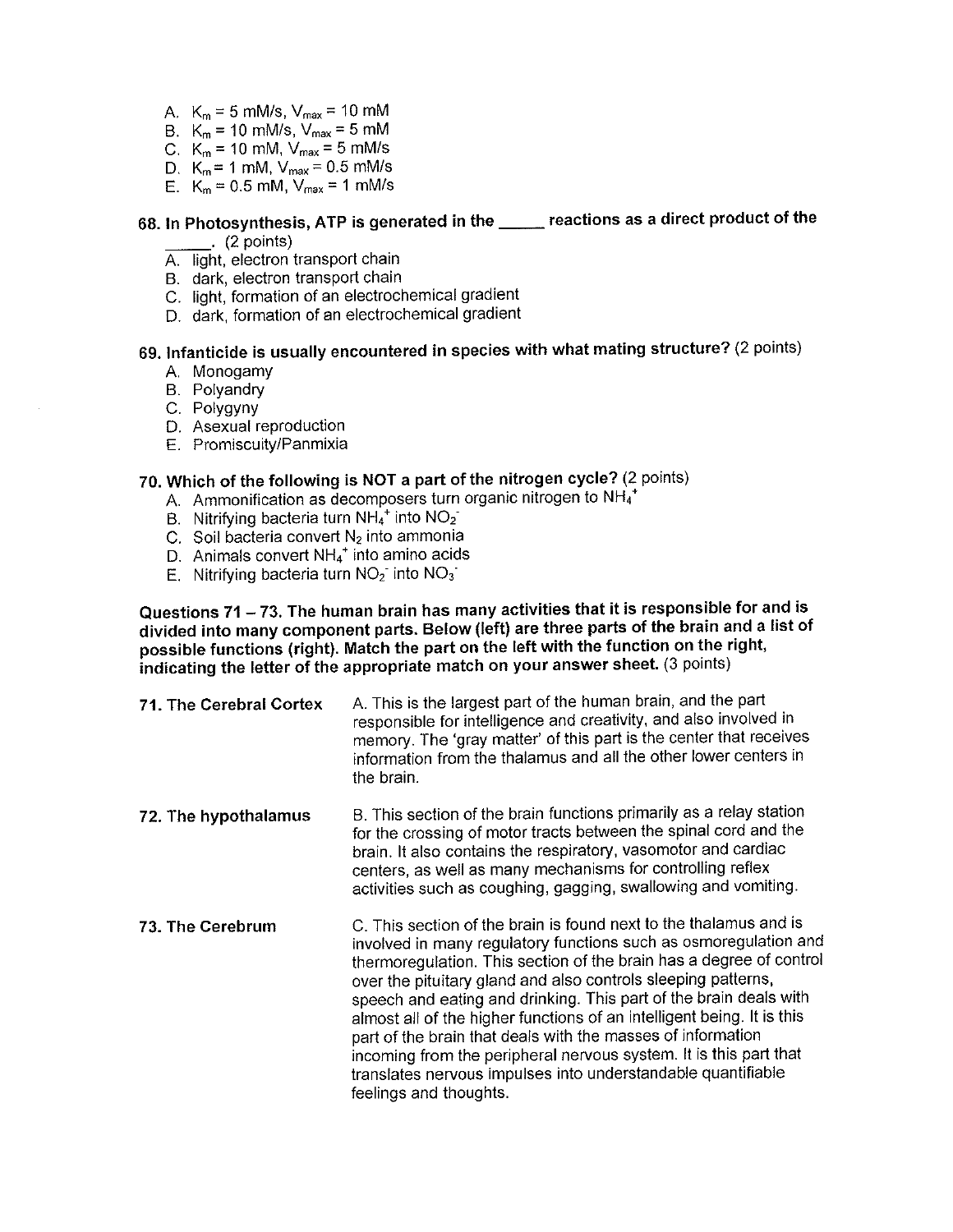74. Red flour beetles express "tonic immobility" (pretending death). These episodes of complete immobility are of variable length but demonstrate a daily rhythm although episodes are shorter when the weevils are hungry. Furthermore, long tonic immobility beetles are less likely to be prey. After observing a red flour beetle population, researchers selected 20 beetles that stayed immobile longer than most beetles and 20 beetles that did so only briefly. After 10 generations of selective laboratory breeding the inbred, long tonic immobility beetles stayed immobile for more than 2 minutes while the inbred short immobility beetles rarely went still. (2 points)

#### Choose the concept that is coherent with the above results.

- A. Ultimate causation of the longer tonic immobility behavior has a genetic component
- B. Ultimate causation of the shorter tonic immobility behavior is a result of abundant food supplies in the laboratory
- C. Proximate causation of the longer tonic immobility behavior has a genetic component
- D. Proximate causation of the shorter tonic immobility behavior is a result of abundant food supplies in the laboratory
- E. Proximate causation of the longer tonic immobility behavior is a defense against a predator
- 75. Read the following statements carefully. Which of the following is/are INCORRECT statements (2 points)
	- I. Cartilage heals slower than skin because cartilage is a deeper tissue.
	- II. The inside lining of the intestine has a large surface area because of the presence of cilia.
	- III. Adipose is a type of connective tissue because that is where fat is stored.
	- A. all are correct statements
	- B. only I and II are incorrect
	- C. only II and III are incorrect
	- D. only I and III are incorrect
	- E. all are incorrect statements
- 76. While on a trip to the desert, a friend of yours was bitten by a rattlesnake. He nearly died from hemolysis. You have analyzed the snake venom and found three enzymes: phospholipase, neuraminidase, and protease. Which of these enzymes do you think was responsible for his near fatal red blood cell hemolysis and in what way would it lead to hemolysis? (Indicate which of the following explanations would be appropriate) (2 points)
	- A. The neuraminidase would lyse the carbohydrate rich glycocalyx leading to cell breakage since this layer is responsible for strengthening the cell membrane.
	- B. The protease would degrade transmembrane proteins leading to cell lysis.
	- C. The phospholipase would degrade the phospholipids thus inhibiting diffusion.

### The diagram shown below should be referred to in answering questions  $77 - 79$ . (6 points)

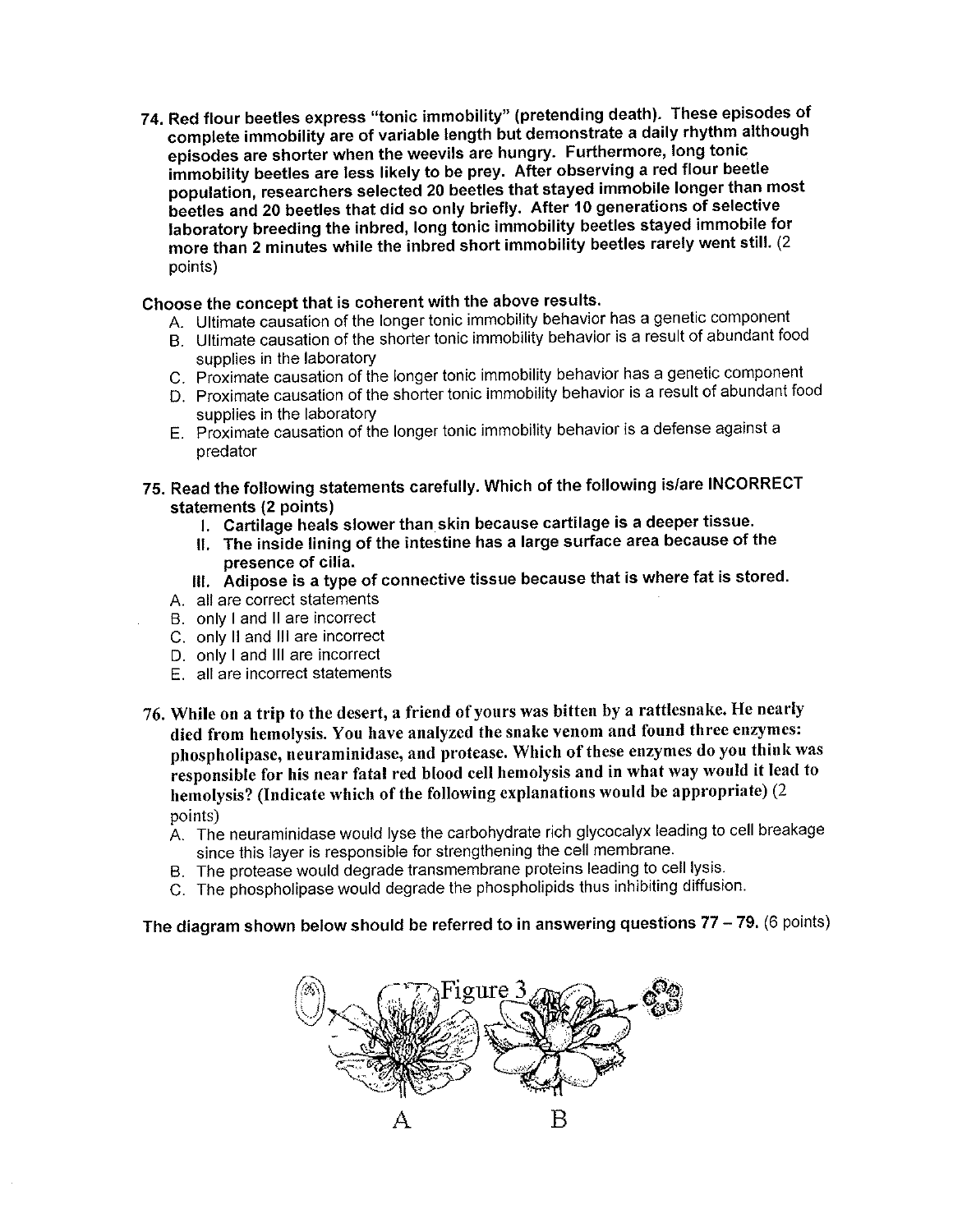# 77. In which one of the following ways do flowers A and B DIFFER? (2 points)

- A. flower A is zygomorphic whereas flower B is actinomorphic
- B. flower A is imperfect whereas flower B is perfect
- C. flower A is epigynous whereas flower B is hypogynous
- D. flower A is apocarpous whereas flower B is syncarpous
- E. flower A is epipetalous whereas flower B is sympetalous

# 78. Of the two flowers depicted above, which has more carpels? (2 points)

- A. flower A
- B. flower B
- C. both the same
- 79. Placentation types depicted by the ovary cross-sections for flowers A and B respectively are known as: (2 points)
	- A. marginal, free central
	- B. free central, axile
	- C. marginal, axile
	- D. marginal, parietal
	- E. parietal, axile

Match the cell or structure associated with vision with the description (Questions 80 -84.) (5 points)

- A. Bipolar cell
- B. Ganglion cell
- C. Optic nerve fibers
- D. Horizontal cell
- F. Rods

80. Light must first pass through this before reaching any other sensory cells

- 81. These cells connect photoreceptors with each other
- 82. These cells transmit signals directly to the optic nerve fibers
- 83. When exposed to darkness, these cells depolarize and release glutamate as a neurotransmitter
- 84. These cells connect receptor cells to ganglion cells

Questions 85 - 88 - Match the animal group on the left with the predominant type of gas exchange given on the left. (4 points)

| 85. Actinopterygii | A. Book lungs |
|--------------------|---------------|
| 86. Annelida       | B. Gills      |
| 87. Arachnids      | C. lungs      |
| 88. Orthoptera     | D. Skin       |
|                    |               |

E. Tracheal system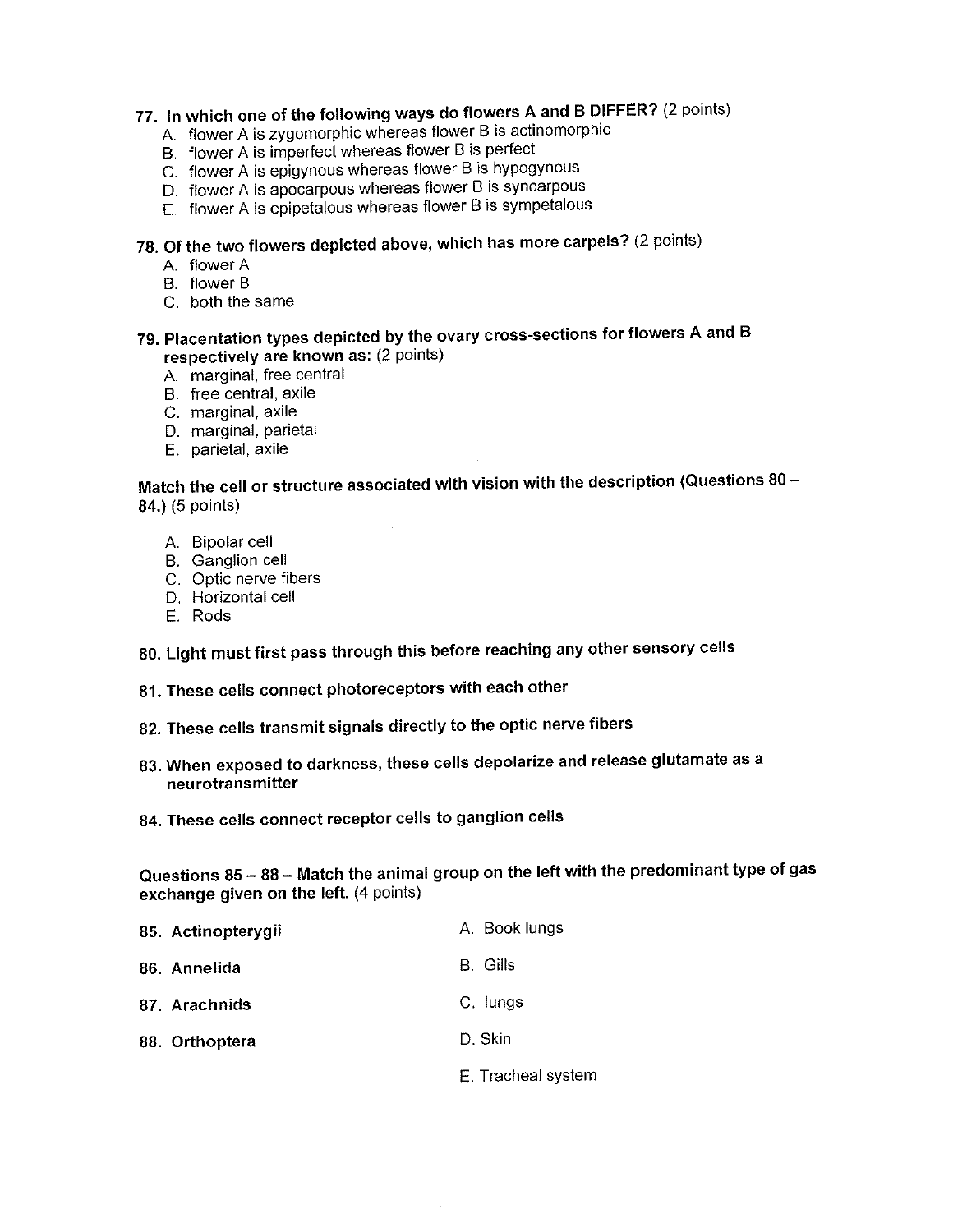In the picture below - taken from the work of N. Tinbergen - a cardinal feeds minnows, which rose to the surface looking for food. During several weeks the bird fed them, probably because his nest had been destroyed.



89. The cardinal's behavior is best understood as:

- A. Habituation
- **B.** Imprinting
- C. Fixed Action Pattern
- D. Associative Learning
- E. Operant conditioning

Questions 90 - 94. The following enzymes are associated with the process of food digestion. For each enzyme given, state your answer on the basis of the key given below. A choice may be used more than once or may not be used at all. (5 points - 1 point for each correct answer)

- A. Produced by the pancreas and acts in the stomach
- B. Produced by the pancreas and acts in the small intestine
- C. Produced by the mouth and acts in the mouth
- D. Produced by the stomach and acts in the stomach
- E. Produced by the small intestine and acts in the small intestine

90. aminopeptidase

93. pepsinogen

91. carbonic anhydrase

94. trypsinogen

92. chymotrypsinogen

**Turn Page** Write your answers for Part C in your Test Booklet DO NOT ANWER ON THE **SCANTRON© SHEET**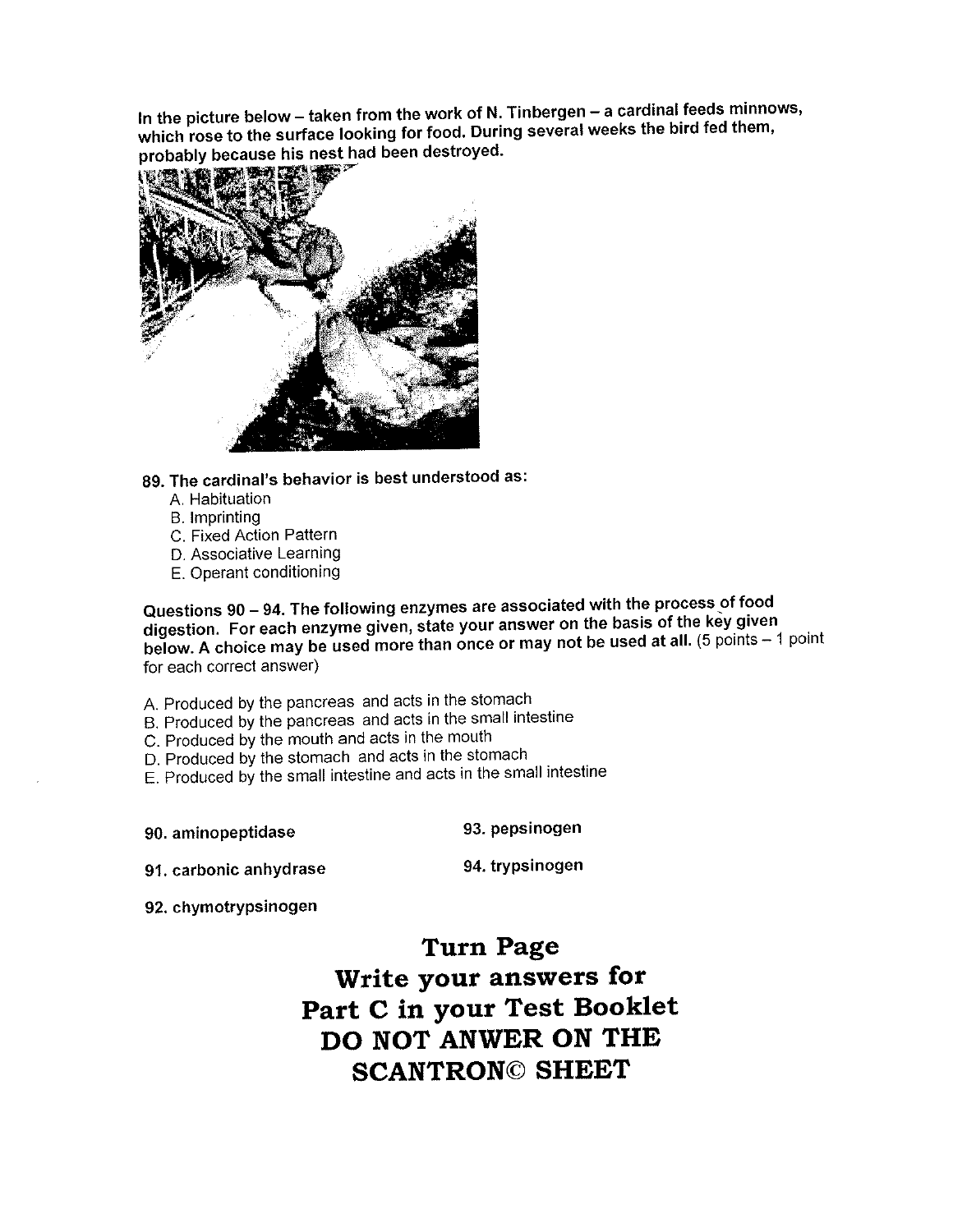**1. In your research on alligators you find some alligators always seem to be angry while others are friendly. You study this trait and find it is inheritable and through repeated crosses find it is due to a single autosomal gene with angry (A) being completely dominant over friendly (a). You cross a homozygous angry alligator with a homozygous friendly alligator. You then cross an F1 generation angry, female alligator with an F1 generation angry, male alligator. What will be the phenotypic AND genotypic ratios of the resulting offspring?** (2 points)

**2. As you continue your study of alligators you notice that oftentimes the angry alligators have long tails while the friendly alligators have short tails. In your study of this condition you find that the short-tailed phenotype is dominant while the long-tailed phenotype is recessive. You want to determine if tail length and attitude are linked.. You cross a true-breeding, angry, long-tailed male alligator with a true-breeding, friendly, female alligator to get an F1 progeny. You then cross your F1 generation and look at the results in the F2 generation. Use A to refer to the dominant attitude allele and a to refer to the recessive attitude allele. Use T to refer to refer to the dominant tail length allele and t to refer the recessive tail length allele.** (12 points)

- a) **What were the genotypes of the parental generation?** (2 point)
- b) **What is(are) the genotype(s) of the F1 generation?** (1 point)
- c) **What is(are) the phenotype(s) of the F1 generation?** (1 points)
- d) **What phenotypic ratio would you expect to see in the F2 generation if the traits are completely linked?** (2 points)
- e) **What phenotypic ratio would you expect to see in the F2 generation if the traits are not linked?** (2 points)
- f) **What genotypic ratio would you expect to see in the F2 generation if the traits show complete linkage with no recombination?** (2 points)
- g) **What genotypic ratio would you expect to see in the F2 generation if the traits assort independently?** (2 points)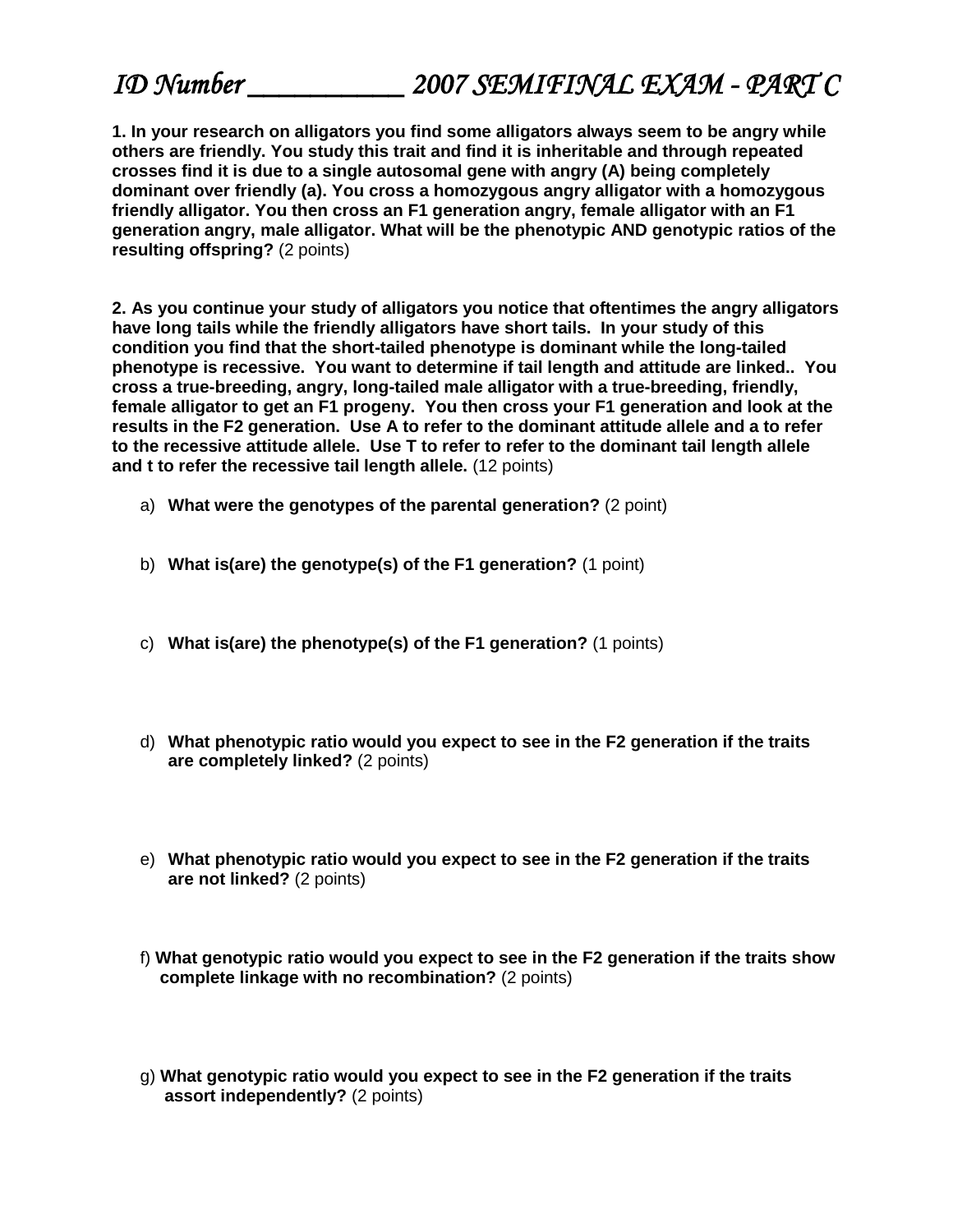**3. You decide that studying angry alligators is not a long-term career path for you and you decide to turn your attention to a much less hostile organism, the fruit fly. You begin another research project in a drosophila lab. Your advisor tells you that you have to count thousands of flies and you begin to wonder if alligators might be better after all.**  (10 points)

**You are studying two genes known to be linked, wing shape and body color.** 

- **a) If two genes are linked, where are they located in relation to one another in the genome? Please be precise.** (2 points)
- **b) Do two genes showing linked inheritance have to show a related function? Why or why not?** (2 points)

**Rounded wings (R) are dominant over pointed wings (r) and black bodies (B) are dominant over brown bodies (b). You perform the following cross:**

Male: <u>R B</u> X Female: <u>r b</u> r b R B

- c) **What are the expected genotypes and genotype ratios of the offspring if there is no recombination between these two loci? (**2 points)
- **d) What are the expected phenotypes and phenotype ratios of the offspring if there is no recombination between these two genes?** (2 points)

**After you perform your cross, you get the following result:**

**725 Round wing, black body flies 255 Pointed wing, brown body flies 12 Round wing, brown body flies 8 Pointed wing, black body flies**

**e) What is the recombination frequency between wing shape and body color? Show your work.** (2 points)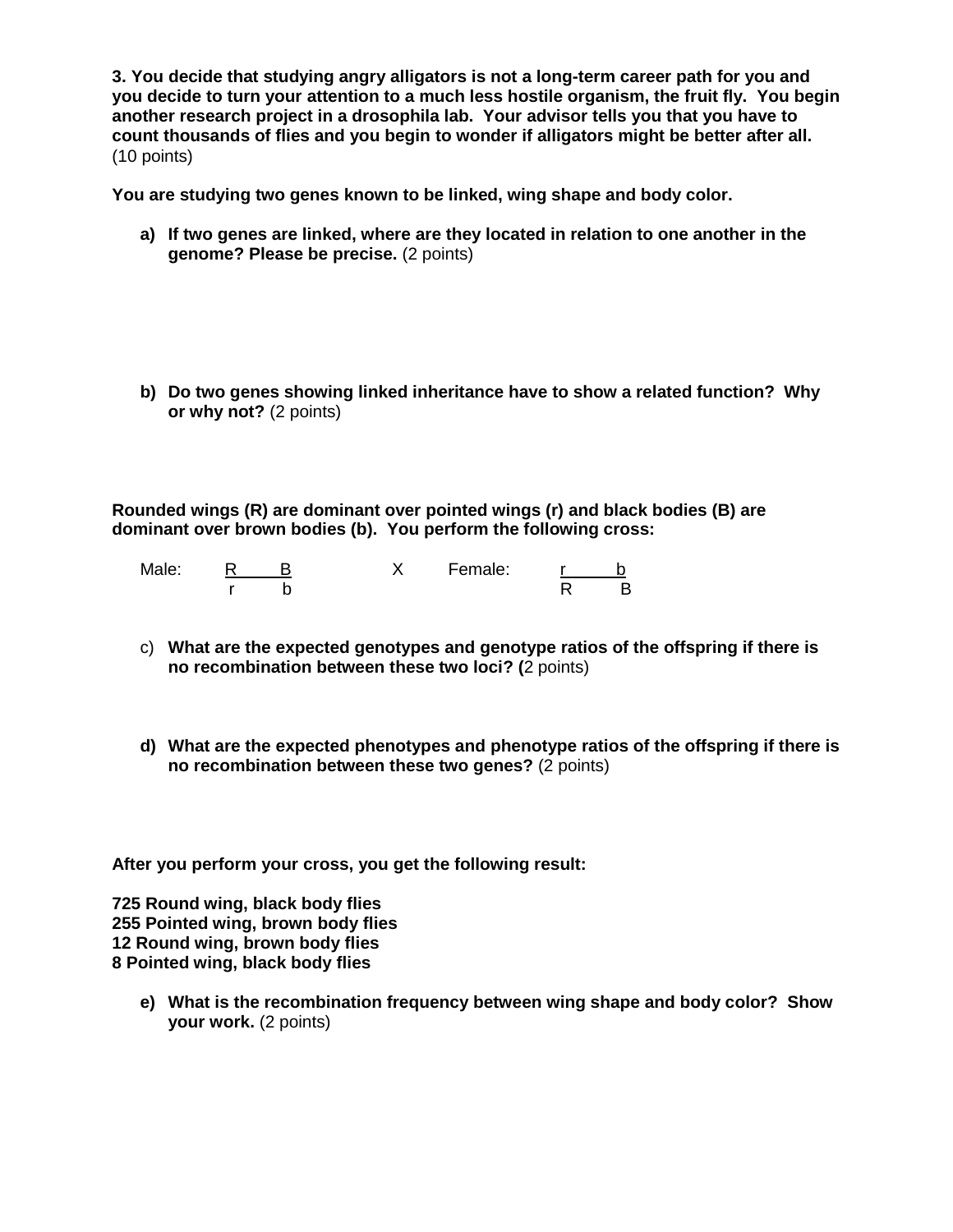**4. You and your partner are in lab. You use the oxygen probe to graph oxygen production in a photosynthesis experiment (see graph below). You are distracted and forget to record the order in which you change the chlorophyll solution conditions.** (4 points)



- **a) Which area on the graph (1, 2, 3, or 4) most likely corresponds to the point at which DCMU was added? Why?** (2 points)
- b) **Which area on the graph (1, 2, 3, or 4) most likely corresponds to the point at which NH4Cl was added? Why?** (2 points)

**5. Compare and contrast a dicot root with the stem of that same plant placing the LETTER(S) of the correct contrasting member of a pair in the blanks provided in the following table. Terms may be used more than once or not at all.** (5 points)

| <b>Character</b>   | <b>Root</b> | <b>Stem</b> |
|--------------------|-------------|-------------|
| Pith               |             |             |
| Primary xylem      |             |             |
| Pericycle          |             |             |
| Vascular tissue    |             |             |
| Lateral appendages |             |             |

- A. endarch origin ; B. exarch origin
- C. endogenous ; D. exogenous
- E. generally present ; F. generally absent
- G. in bundles ; H. not in bundles